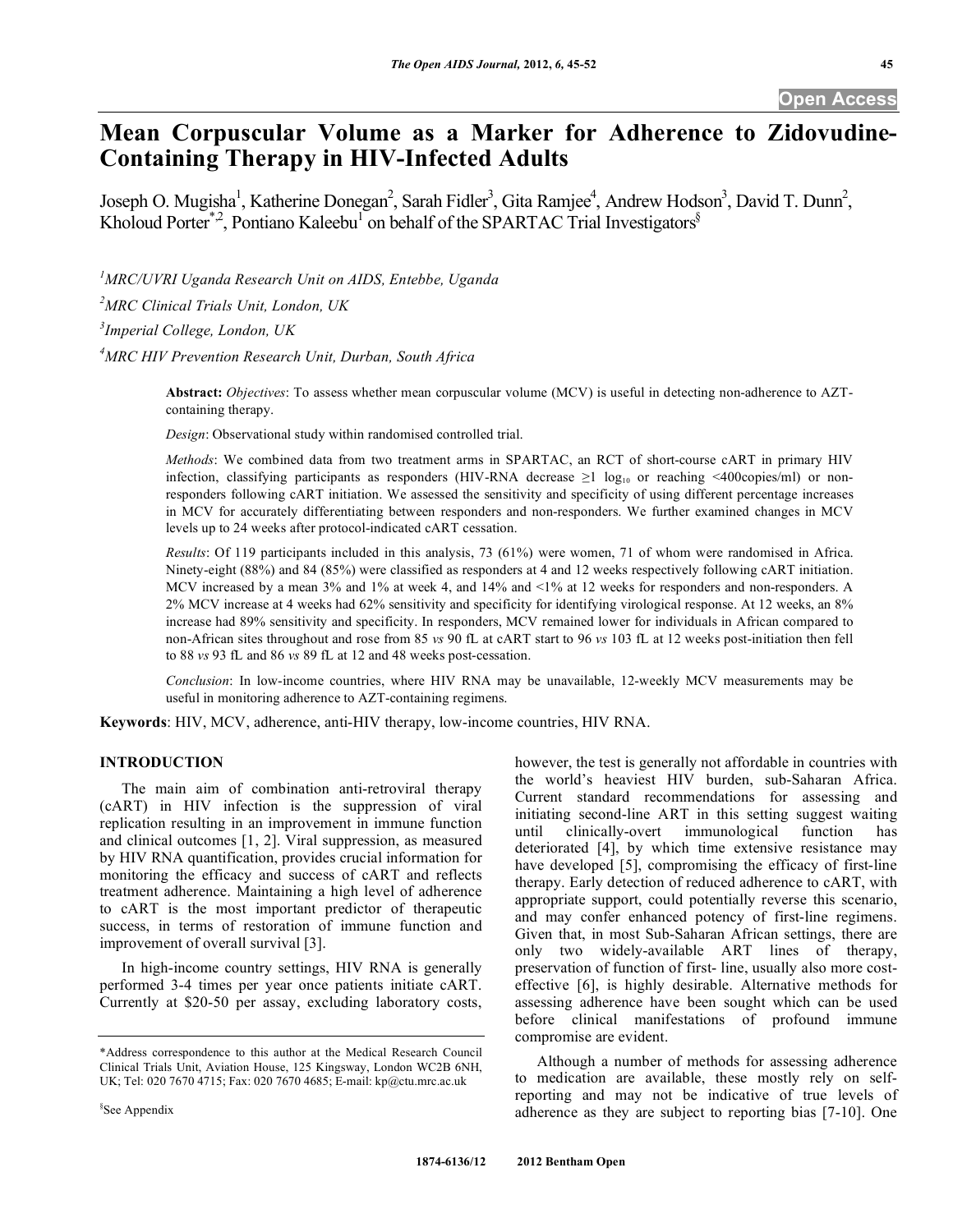biological test which has been proposed is the comparison of erythrocyte size, as determined by the mean corpuscular volume (MCV), measured pre-treatment and following initiation. MCV measurement is standard on modern fullyautomated haematology instruments that use light scatter technology. A dilute red cell suspension passes single file in front of a light source and scattered light is detected by a photomultiplier and is converted to an electrical impulse. The degree of scatter is proportional to the surface areas of the erythrocyte thus providing an estimation of cell volume. MCV is an important initial test in the assessment of anaemia and is the standard test for the diagnosis of micro and macrocytic anaemia [11], which was observed to occur when nucleoside reverse-transcriptase inhibitor drugs (NRTIs), particularly zidovudine (AZT) and stavudine (d4T) are used to treat HIV infection [12-15].

 MCV has been proposed as a surrogate marker of adherence to zidovudine. However, its usefulness as an adherence measure has never been adequately assessed. There has been some focus on the association of MCV levels with self-reported adherence [12, 13] and HIV RNA levels while on therapy [16] which have shown that MCV levels rise linearly for approximately the first 24 weeks of adherent treatment before reaching a steady state, and that both MCV absolute value, and change from baseline at time points after this, are highly associated with HIV RNA levels. However, it has not been confirmed whether, and for how long, MCV levels remain high following the cessation of therapy.

 We evaluate MCV levels while on cART and after stopping it in participants enrolled onto SPARTAC, a randomised controlled trial of short-term therapy in primary HIV infection (PHI). HIV RNA and MCV levels were measured at all trial visits including randomisation, on cART, upon protocol-indicated stopping of cART, and thereafter.

# **METHODS**

 We used data from SPARTAC (Short Pulse Anti-Retroviral Therapy At HIV Seroconversion- ISRCTN76 742797), an international multi-centre randomized controlled trial comparing three different strategies of intervention in PHI; 12 weeks of cART, 48 weeks of cART, or no ART. Enrolment for SPARTAC was completed in July 2007 and the trial reported in July 2011 [17]. The study includes 366 patients from two African countries (Uganda and South Africa) and several sites in Europe (UK, Ireland, Spain, and Italy), as well as Australia and Brazil.

 At each visit, HIV RNA was measured and blood specimens collected to measure a variety of laboratory parameters. Full blood counts (FBC) and MCV were performed using one of four analyzers; Beckman Coulter AcT 5 Diff (Beckman Coulter Inc, Fullerton, CA), Coulter LH 750 (Beckman Coulter Inc) Sysmex XE-2100 (Sysmex, UK), or the Advia 2120 haematology system (Siemens Healthcare diagnostics Inc) [18]. As samples were stored at 4-8 ºC and processed within 10 hours, any variation by analyzer used is likely to be minimal [19].

 Participants were also requested to complete a selfadministered adherence questionnaire at each visit.

 The trial was approved by ethics committees in each of the participating countries and participants signed a written informed consent.

#### **Statistical Methods**

 SPARTAC participants randomised to 12 or 48 weeks of AZT-containing cART, in whom pre-treatment MCV was measured, were eligible for inclusion in the current analyses. Subjects with a baseline HIV RNA <400 copies/ml were excluded. We describe MCV at baseline and 4 and 12 weeks after initiation of cART. Measurements had to be taken within a two-week window of each time point. Participants were classified as responders if they achieved an HIV RNA  $\leq$ 400 copies/ml or a decrease  $\geq$ 1 log<sub>10</sub> at weeks 4 and12 and at cessation of their allocated cART, as a proxy for adherence, and non-responders otherwise. Data for the analysis of MCV on cART are censored at cART cessation.

 Using the pre-cART MCV level as baseline, the percentage change in MCV after 4 and 12 weeks was calculated. The sensitivity and specificity of the change in MCV in correctly differentiating responders from nonresponders was assessed using the change in HIV RNA level as the gold standard. We also undertook a sensitivity analysis using a stricter definition for response (HIV RNA <400 copies/ml or a decrease  $\geq 2 \log_{10} \text{copies/ml}$ .

 We also compared self-reported adherence levels at weeks 4 and 12 from the question "During the past 4 days, on how many days have you missed taking all (or part) of your doses?" against our classification of virological response as well as MCV levels.

 Furthermore, we described changes in MCV levels 4, 12, and 24 weeks (within 2 weeks) following the cessation of cART and compared these to levels at cART cessation. For participants on the 12-week cART arm, this was at the 16, 24 and 36-week visits, respectively. For those on the 48-week arm the corresponding visits were at weeks 52, 60 and 72. Follow-up was censored at the re-initiation of cART if earlier. Analysis post cART cessation was restricted to participants who had achieved virological response.

## **RESULTS**

 Of 243 SPARTAC participants randomised to shortcourse cART, 152 were given AZT-containing regimens. MCV values at baseline were available for 136 (89%) of whom 17 (12.5%) had a baseline HIV RNA <400 copies/ml and were, therefore, excluded from analyses. For the remaining 119, most (61%) were women, median (IQR) age at cART initiation was 29 (24, 38) years and BMI 24 (22, 28) kg/m2 . Median time elapsed between estimated seroconversion and cART initiation was 86 (70, 111) days at CD4 and HIV RNA of 525  $(421, 679)$  cells/mm<sup>3</sup> and 4.5  $(4.0, 5.1)$  log<sub>10</sub> copies/ml, respectively, and median MCV 87 (82, 90) fL. Baseline MCV levels according to patient characteristics are presented in Table **1** and were lower among women, the majority of whom (71 of 73) were randomised from African sites.

 The majority (95%) of participants started allocated cART on a regimen of zidovudine, lamivudine, and ritonavir-boosted lopinavir. One participant was additionally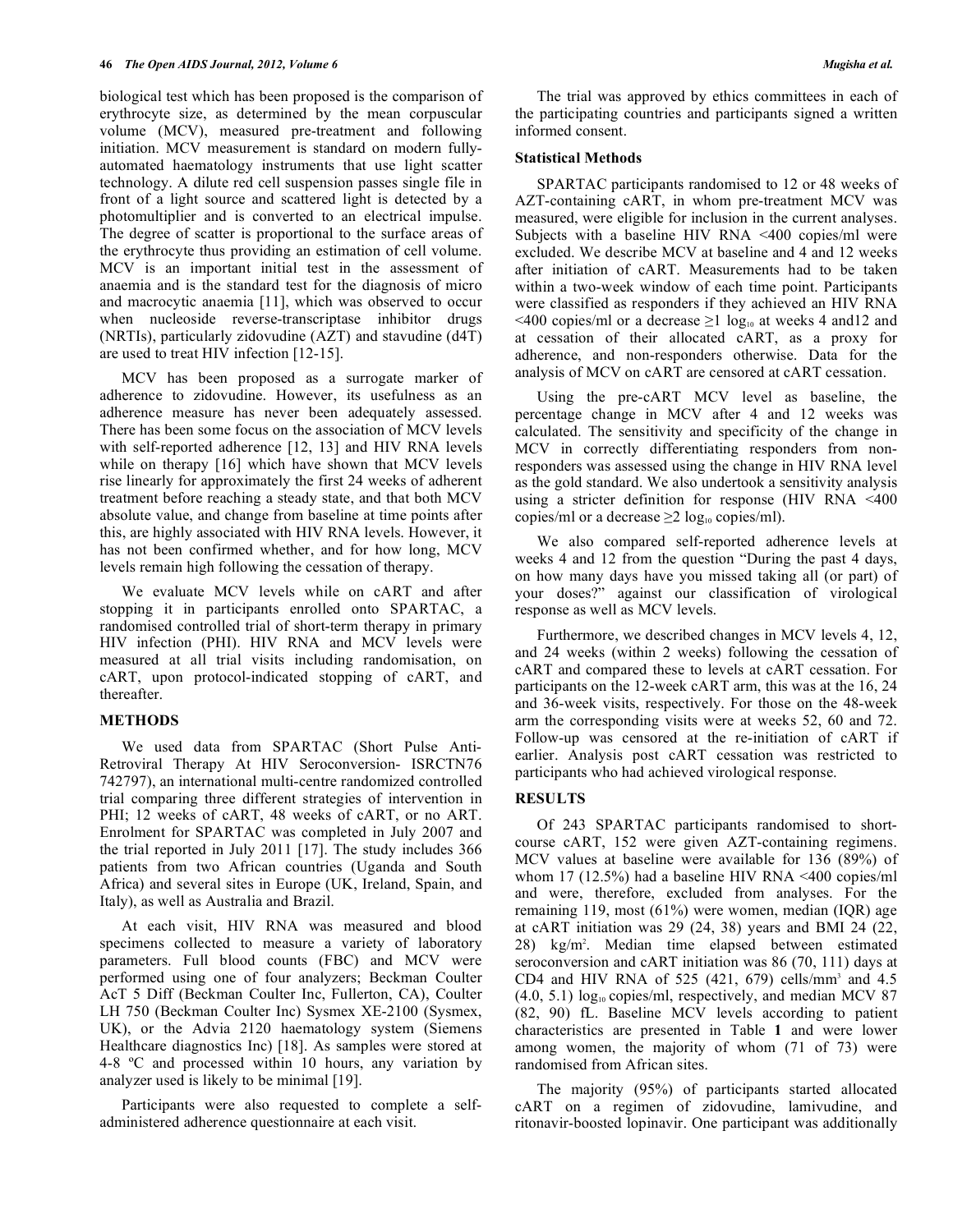|                                         |                         | ${\bf N}$      | <b>Median [IQR] MCV</b> |          |
|-----------------------------------------|-------------------------|----------------|-------------------------|----------|
| Sex                                     | Male                    | 46             | 90                      | (87,92)  |
|                                         | Female                  | 73             | 85                      | (81, 88) |
| Exposure category                       | Sex between men         | $40\,$         | 90                      | (88,93)  |
|                                         | Sex between men & women | 79             | 85                      | (81, 89) |
|                                         | <25                     | 40             | 87                      | (83,90)  |
| Age (years)                             | 25-29                   | 23             | 85                      | (82,90)  |
|                                         | 30-34                   | 16             | 86                      | (81,90)  |
|                                         | 35-39                   | 13             | 89                      | (87,91)  |
|                                         | ${\geq}40$              | $27\,$         | $\bf 88$                | (81, 91) |
| Body Mass Index (kg/m <sup>2</sup> )    | $<$ 20                  | $10\,$         | 87                      | (81, 91) |
|                                         | $20 - 24$               | 56             | $\bf 88$                | (84, 91) |
|                                         | 25-29                   | 26             | 87                      | (83,91)  |
|                                         | $\geq 30$               | 23             | 84                      | (81, 87) |
|                                         | missing                 | $\overline{4}$ | $88\,$                  | (85, 92) |
| CD4 cell count (cells/mm <sup>3</sup> ) | $<$ 350                 | 18             | 88                      | (84,91)  |
|                                         | 350-499                 | 35             | 85                      | (80,90)  |
|                                         | 500-749                 | 45             | 87                      | (83,90)  |
|                                         | $\geq 750$              | 21             | 89                      | (86,91)  |
| Log10 HIV RNA (copies/mL)               | $<$ 3                   | $\sqrt{6}$     | 88                      | (82,90)  |
|                                         | $3-4$                   | $26\,$         | 86                      | (83,90)  |
|                                         | $4 - 5$                 | 52             | $\bf 87$                | (83, 89) |
|                                         | $\geq 5$                | 35             | $\bf 88$                | (82, 91) |
|                                         | African                 | 71             | 85                      | (81, 88) |
| Country                                 | Non-African             | $48\,$         | 90                      | (87, 92) |

| Table 1. Baseline Characteristics and Median Corpuscular Volume in SPARTAC Participants on AZT-Containing cART |  |  |  |  |  |
|----------------------------------------------------------------------------------------------------------------|--|--|--|--|--|
|----------------------------------------------------------------------------------------------------------------|--|--|--|--|--|

prescribed enfuvirtide and five participants were prescribed didanosine instead of lamivudine.

## **Changes in MCV Levels while on AZT-Containing Regimens**

 Four weeks after initiation of cART, 98 (88%) of 111 participants with available HIV RNA results were classified as responders of whom 62 (63%) had achieved an HIV RNA  $\leq$ 400 copies/ml (indicated by  $\bullet$  in Fig. **1a**). By 12 weeks, 84 (85%) of 99 with available HIV RNA results were classified as responders, of whom 76 (90%) had achieved an HIV RNA <400 copies/ml (Fig. **1b**). MCV data were missing for 9 and 20 participants at weeks 4 and 12, respectively and, for the remaining participants, MCV levels increased to a median 89 (85, 92) at 4 weeks and 98 (92, 103) at 12 weeks, equivalent to mean overall increases of 2.5% (95% CI: 2.0, 3.0) and 12.6% (11.2, 13.9) at those two time points, respectively.

 Considering responders and non-responders separately, as defined at the relevant week, 4 weeks after starting cART, median MCV value was 90 (85, 93) and 83 (80, 91) fL for the two groups, respectively, corresponding to mean rises of 2.6% (95% CI: 2.2, 3.2) and 1.1% (-0.6, 2.7). At 12 weeks, the difference between responders and non-responders was much more evident with median MCV levels of 99 (94, 105) and 89 (84, 91) fL, equivalent to a mean rise of 14% (95% CI: 12.7, 15.1) and 0.3% (-0.3, 3.0) for responders and nonresponders, respectively (Fig. **2i**, **ii**).

 The sensitivity and specificity for the use of each incremental change in MCV level against virological response are also shown in Fig. (**2iii**, **iv**). A 2% increase in MCV levels at 4 weeks has a sensitivity and specificity of 62%. At week 12, an 8% increase in MCV levels from baseline has a sensitivity and specificity of 89%. Given the prevalence of non-response in our population at 12 weeks, such a rise has a negative predictive value, i.e. proportion identified as responders who are in fact responders, of 97.9%, and a positive predictive value of 58.8%.

 Restricting the definition of response to a drop in HIV RNA of  $\geq 2 \log_{10} \text{ copies/ml}$  or reaching <400 copies/ml, 80 (73%) and 81 (82%) of participants were classified as responders at weeks 4 and 12, respectively. This resulted in virtually no difference in sensitivity and specificity scores for different cut-off values of MCV percentage increase (results are not shown).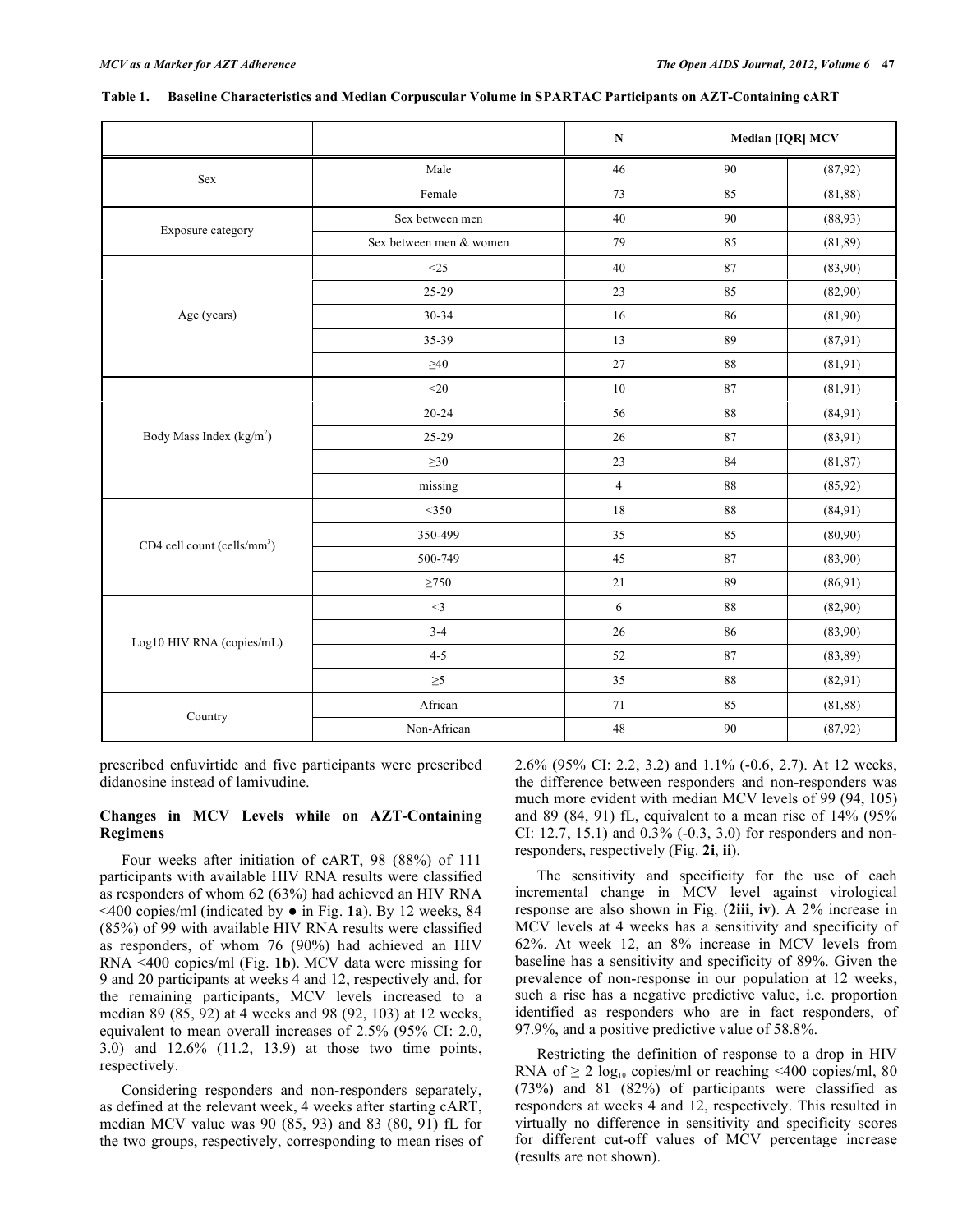

HIV RNA < 400 copies/ml

**Fig. (1).** Changes in HIV RNA and MCV following initiation of cART at (**a**) week 4 and (**b**) week 12. Note: vertical line denotes 1 log drop in HIV RNA from baseline value separating virological responders from non-responders.

 Comparing reported adherence from the questionnaire with virological response, data were available from 102 participants at week 4, of whom 90 (88%) reported not missing medication in the last 4 days. 89% of responders and 71% of non-responders reported never missing any days, and 1% of responders and 29% of non-responders reported missing medication on all 4 days. By 12 weeks, however, reported adherence was still generally high with, 97% (81 of 83) of responders and 100% (12 of 12) of non-responders reporting missing, at most, one day of medication in the last 4. Seventy-four (89%) and 11 (92%) responders and nonresponders, respectively, reported never missing medication at 12 weeks.

 At 4 weeks, median MCV levels for responders who had reported missing no days of treatment in the last 4 were similar to responders who had reported at least one day of missed therapy (89, 77- 99 *vs* 88, 78- 98 fL, respectively). Levels were likewise similar for the two groups at 12 weeks (98, 75- 117 and 95, 81- 106 fL).

## **Changes in MCV Levels on the Cessation of AZT-Containing Regimen**

 MCV levels for Africans continued to remain lower than that of their counterparts from non-African sites throughout. Changes in absolute MCV levels from cART initiation to 24 weeks after its cessation are shown in Fig. (**3**) separately for participants randomised at African and non-African sites.

 For the 75 participants who were virological responders to therapy (at cessation of cART) MCV data were missing or censored for 9 (12%), 11 (15%) and 21 (28%) participants 4, 12, and 24 weeks, respectively, after cART cessation.

 At 4 weeks post cART cessation, median MCV levels remained high at 95 (90, 100) and 103 (95, 107) fL for Africans and non-Africans, respectively. By week 12, 28 (82%) and 19 (58%) of Africans and non-Africans had experienced a decrease of  $\geq 8\%$ , compared to levels at cessation, and by 24 weeks these figures were 22 (96%) and 25 (74%) respectively. This cut-off of 8% had a sensitivity and specificity of 89% for differentiating responders and non-responders (Fig. **2iv**).

#### **DISCUSSION**

 Using data from participants enrolled in a randomised controlled trial with protocol-indicated cART cessation, we have shown that MCV levels may be useful in, not only identifying non-adherent, virologically non-responding patients, but also individuals who are not responding despite high adherence rates. A rise of at least 8% in MCV levels 12 weeks after initiation of cART correctly identifies almost 90% of virological responders, and a rise of <8% identifies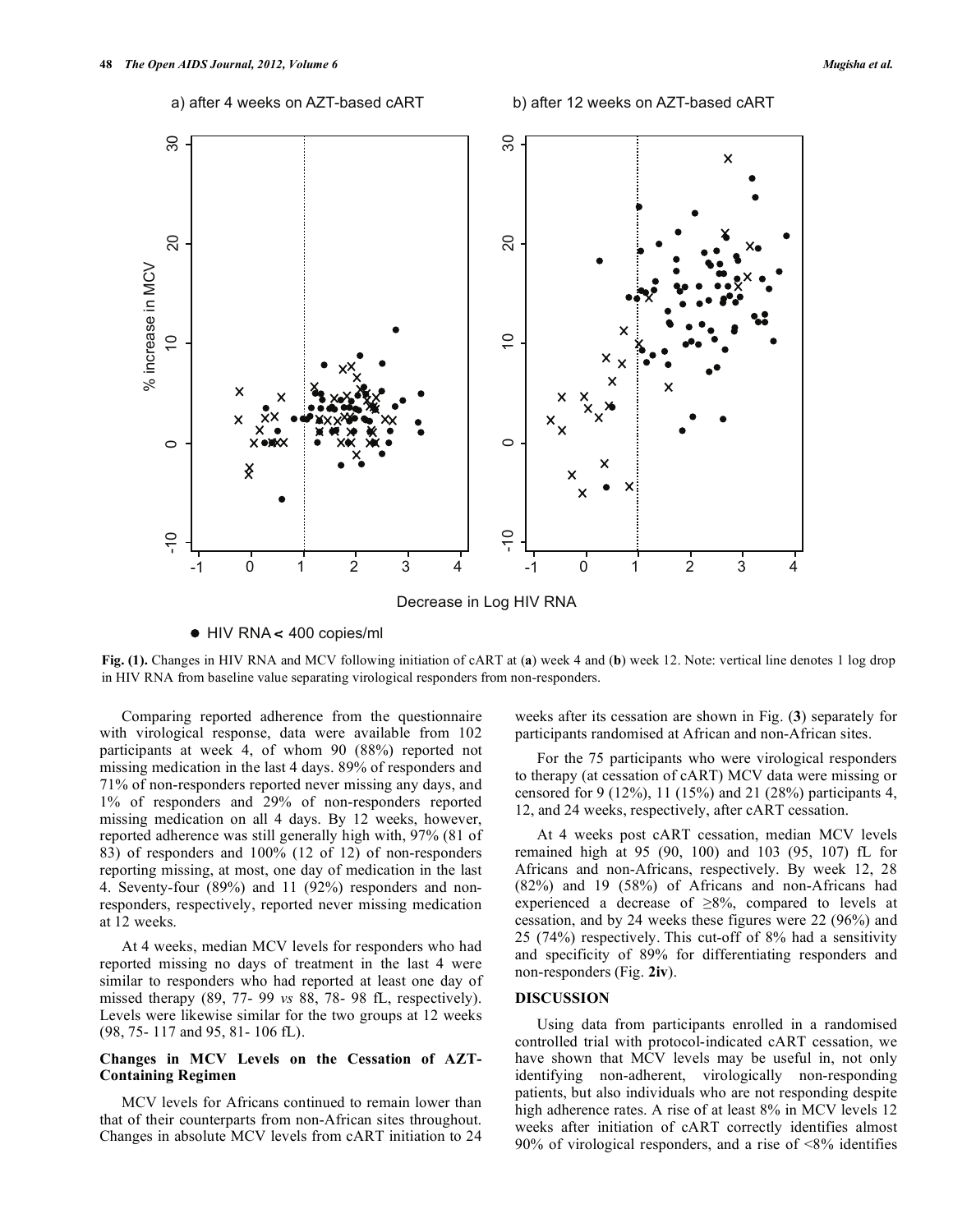

**Fig. (2).** Percentage changes in MCV levels from baseline at (**i**) week 4 and (**ii**) week 12 for virological responders\* (black) and nonresponders (grey), and sensitivity and specificity for use of change in MCV from baseline to correctly identify virological response at (**iii**) week 4 and (**iv**) week 12.  $* \ge 1 \log_{10}$  drop in HIV RNA from baseline or achieving <400 copies/ml.

the same proportion of non-responders. This correlates with previous findings [16] and is valuable information given that a full blood count is easily performed and readily available in low-income countries and at, around \$2, is a fraction of the cost of an HIV RNA measurement (P Kaleebu- personal communication). MCV levels could assist healthcare providers in identifying individuals who are not responding to AZT-based therapy, because of poor adherence, or even in spite of good adherence.

 We observed a 2% rise in MCV levels at 4 weeks after starting cART suggesting a delay between virologic response and a change in MCV level. This is not surprising given the 120-day average life span of an erythrocyte, suggesting that testing should occur at least 60 days from initiation of treatment i.e. when 50% of the red cell population would have been produced since cART initiation and a more significant rise could be expected. At any rate, using MCV levels to assess response to cART at such an early stage seems inappropriate. Indeed, we found that there is poor differentiation between those who experienced a fall in HIV RNA and those who did not. At best, a 2% rise in MCV, equivalent to the median rise attained by responders, at this

stage is able to correctly identify only 62% of nonresponders.

 At 12 weeks, however, a much greater increase in MCV level was observed for responders (14% *vs* 0.3% for nonresponders). MCV levels at this stage were much higher with median 96 and 103 fL for Africans and non-Africans, respectively, with at least 25% of participants in both groups attaining MCV measurements >100 fL.

 We also observed that MCV levels in individuals randomised from the African sites were lower throughout compared to those of participants randomised from other sites, and in comparison with normal limits reported from high-income countries [20, 21]. Furthermore, once cART was stopped, a large decrease in MCV levels was experienced by a far bigger proportion of Africans, compared to non-Africans (82% *vs* 58%). These absolute levels and expected MCV decrease should be borne in mind when clinicians are assessing likely adherence in their patients, and raise the possibility that even initially adherent patients may no longer be taking their medication.

 Ethnicity data were not collected in SPARTAC but we have assumed throughout that non-Africans were enrolled in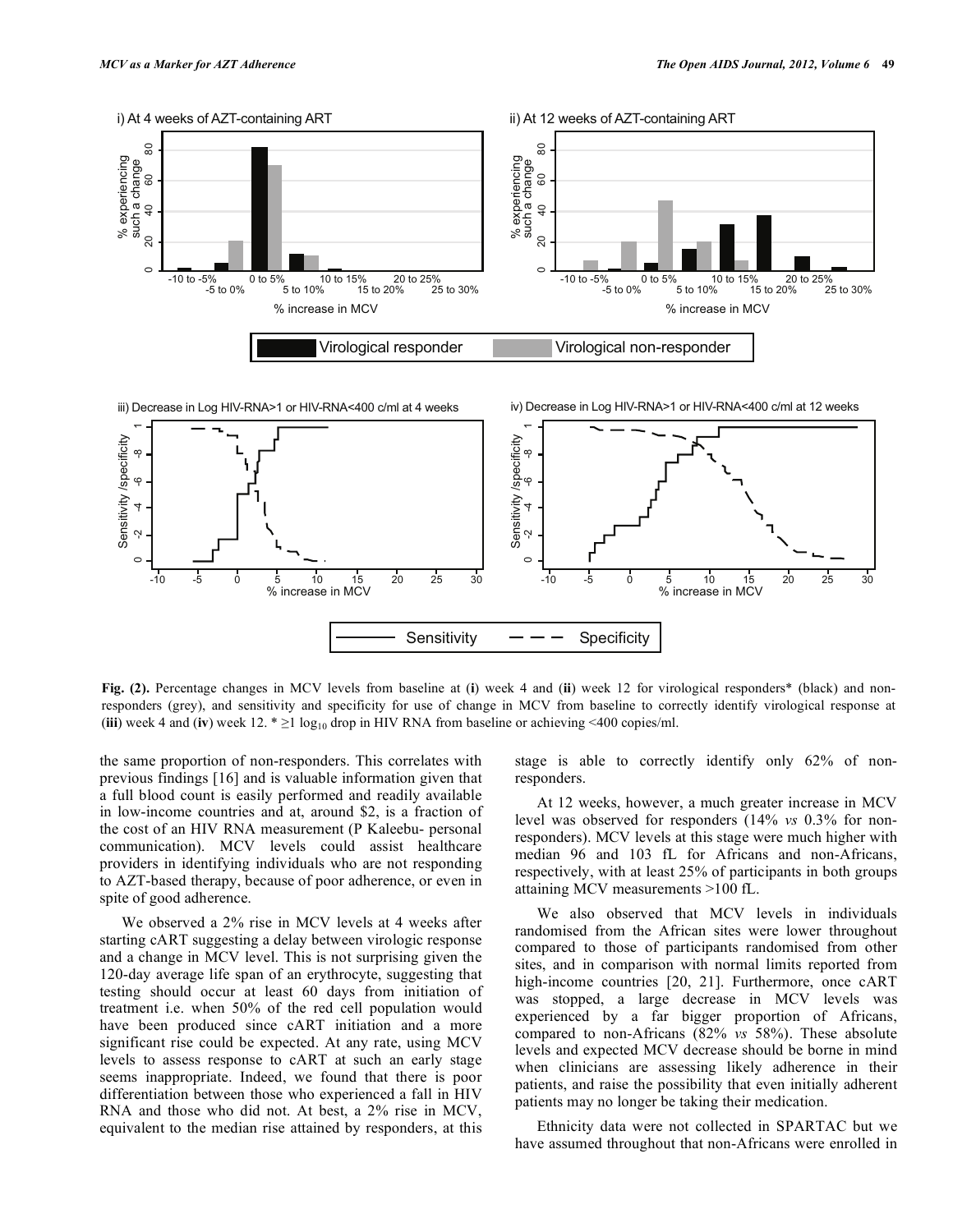

**Fig. (3).** Absolute MCV levels over time on AZT-containing regimens and upon cessation for participants achieving  $\geq 1 \log_{10}$  drop in HIV RNA or reaching <400 copies/ml at cessation of their allocated cART (i.e. 12 or 48 weeks). Note: data from all participants at baseline are included, and at 4 and 12 weeks after start of AZT-based cART only for those classified as responders at those time points. Levels after the cessation of AZT-based cART are only included for participants classified as responding to treatment at the cessation of their allocated course of therapy (i.e. 12 or 48 weeks).

non-African sites and only Africans were enrolled from African sites. Indeed, all those enrolled at sites in Uganda and South Africa were African women, the majority of whom had been enrolled on a trial to assess the efficacy of PRO2000, a microbicidal gel, with those seroconverting being offered the possibility of enrolling onto SPARTAC [22]. Their ethnicity is, therefore, recorded. At the non-African sites, however, a degree of misclassification may have occurred which is likely to have tended to decrease the population average MCV level. This is unlikely, however, to have impacted on our main findings.

 Additionally, we have been unable to adjust for iron levels, thalassaemia, folate or B12 deficiency, or other medications (including septrin and antiepileptics) which may affect MCV levels.

 In the absence of HIV RNA measurements, patientreported adherence is often relied on. We found that this was not helpful in differentiating between those who virologically respond and those who had not. Although at 4 weeks self-reported adherence levels were, indeed, lower for non-responders, by 12 weeks the trend had been reversed with, more or less, all non-responders claiming to be highly adherent. Clearly, the lack of sufficient fall in HIV RNA levels may not necessarily be related to non-adherence although this is perhaps usually the case. Other reasons can include existence of drug resistance and absorption issues. At any rate, our results do support the need to re-assess the prescribed cART regimen for patients whose MCV levels

fail to increase by at least 8% 12 weeks after initiation of therapy particularly as there is also little differentiation in the increase in MCV levels in those reporting full adherence and those not. Once adherence is raised and discussed with the patient, other possible reasons for therapy failure should be explored and the cART regimen modified, if appropriate.

 There are a number of other limitations to our study which warrant discussion. Firstly, we have not been able to differentiate between different levels of virological response. Nonetheless, we provide good evidence for the use of MCV to assess whether therapy has, indeed, been initiated and whether the patient is still on it, albeit possibly at less than ideal levels of adherence. We believe that this is still a valuable tool for the attending physician to assess the need for tackling adherence issues with the patient.

 Secondly, we may have classified individuals without the necessary decline in HIV RNA as non-responders when they may have been responders. This would have resulted in us under-estimating both sensitivity and specificity however. Conversely, if some of our responders were not adherent, it would be difficult to conceive the reason for the HIV RNA declines they had experienced.

 Thirdly, there were no study visits between 4 and 12 weeks of therapy initiation and we are, therefore, unable to assess MCV levels, and likely adherence to therapy in the intervening period. This is unlikely to present as a major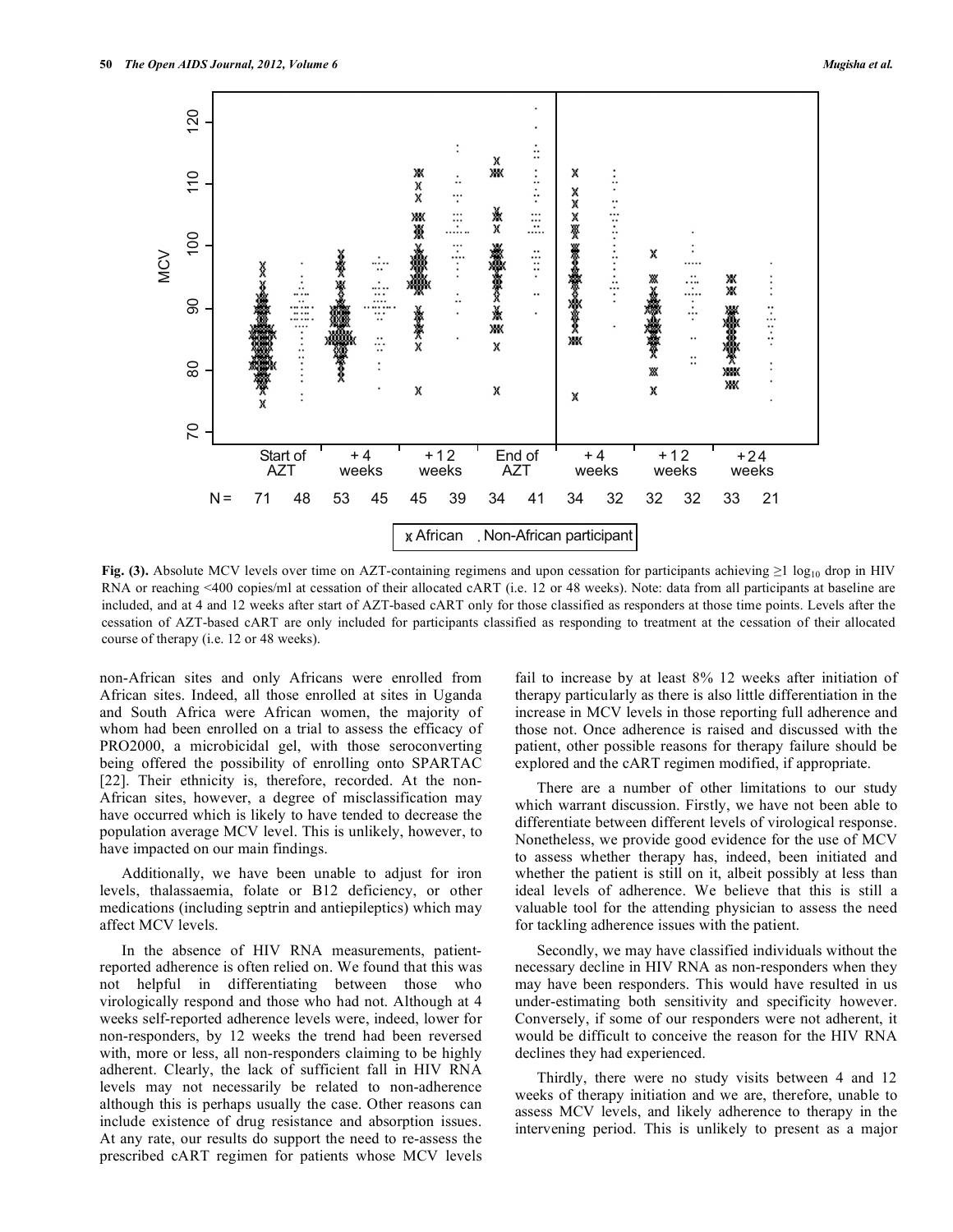problem, however, given that clinical assessment of a patient is unlikely to be scheduled earlier than 12 weeks.

 Finally, our trial participants initiated cART at CD4 levels far higher than those at which individuals initiate cART in HIV treatment and care programmes in African countries [23]. Whether changes in MCV levels are equally predictive in differentiating between those who have virologically responded and those who have not, is not known, but needs exploring by the investigators of cohorts with individuals initiating cART at much lower CD4 levels than ours.

 It was not our intention to show that MCV can be used in lieu of HIV RNA. Indeed, we have shown that MCV levels do not match the speed of change of HIV RNA with 99 (89%) of participants experiencing a significant drop in their HIV RNA levels by 4 weeks of cART initiation, whilst the rise in MCV at the time was modest. Our study does provide good evidence, however, to support the use of MCV levels to monitor patient adherence, and consequent likely success on therapy, in settings where HIV RNA measurements are too costly or otherwise unavailable.

#### **\*APPENDIX: SPARTAC INVESTIGATORS**

#### **Trial Steering Committee**

 Independent Members: A Breckenridge (Chair), P Clayden, C Conlon, F Conradie, J Kaldor\*, F Maggiolo, F Ssali

 Country Principal Investigators: DA Cooper, P Kaleebu, G Ramjee, M Schechter, G Tambussi, J Weber

#### **Trial Physician**

S Fidler

#### **Trial Statistician**

A Babiker

## **Data and Safety Monitoring Committee (DSMC)**

 T Peto (Chair), A McLaren (in memoriam), V Beral, G Chene, J Hakim

## **Co-ordinating Trial Centre**

 MRC Clinical Trials Unit, London (A Babiker, K Porter, M Thomason, F Ewings, M Gabriel, D Johnson, K Thompson, A Cursley\*, K Donegan\*, E Fossey\*, P Kelleher\*, K Lee\*, B Murphy\*, D Nock\*)

## **Central Immunology Laboratories and Repositories**

 The Peter Medawar Building for Pathogen Research, University of Oxford, UK (R Phillips, J Frater, L Ohm Laursen\*, N Robinson, P Goulder, H Brown)

## **Central Virology Laboratories and Repositories**

 Jefferiss Trust Laboratories, Imperial College, London, UK (M McClure, D Bonsall\*, O Erlwein\*, A Helander\*, S Kaye, M Robinson, L Cook\*, G Adcock\*, P Ahmed\*)

#### **Clinical Endpoint Review Committee**

N Paton, S Fidler

#### **Investigators and Staff at Participating Sites**

 Australia: St Vincent's Hospital, Sydney (A Kelleher), Northside Clinic, Melbourne (R Moore), East Sydney Doctors, Sydney, (R McFarlane), Prahran Market Clinic, Melbourne (N Roth), Taylor Square Private Clinic, Sydney (R Finlayson), The Centre Clinic, Melbourne (B Kiem Tee), Sexual Health Centre, Melbourne (T Read), AIDS Medical Unit, Brisbane (M Kelly), Burwood Rd Practice, Sydney (N Doong) Holdsworth House Medical Practice, Sydney (M Bloch) Aids Research Initiative, Sydney (C Workman)

 Coordinating centre in Australia: Kirby Institute University of New South Wales, Sydney (P Grey, DA Cooper, A Kelleher, M Law)

 Brazil: Projeto Praça Onze, Hospital Escola São Francisco de Assis, Universidade federal do Rio de Janeiro, Rio de Janeiro (M Schechter, P Gama, M Mercon\*, M Barbosa de Souza, C Beppu Yoshida, JR Grangeiro da Silva, A Sampaio Amaral, D Fernandes de Aguiar, M de Fátima Melo, R Quaresma Garrido)

 Italy: Ospedale San Raffaele, Milan (G Tambussi, S Nozza, M Pogliaghi, S Chiappetta, L Della Torre, E Gasparotto), Ospedale Lazzaro Spallanzani, Roma (G D'Offizi, C Vlassi, A Corpolongo)

 South Africa: Cape Town: Desmond Tutu HIV Centre, Institute of Infectious Diseases, Cape Town (R Wood, J Pitt, C Orrell, F Cilliers, R Croxford, K Middelkoop, LG Bekker, C Heiberg, J Aploon, N Killa, E Fielder, T Buhler)

 Johannesburg: The Wits Reproductive Health and HIV Institute, University of Witswatersrand, Hillbrow Health Precinct, Johannesburg (H Rees, F Venter, T Palanee), Contract Laboratory Services, Johannesburg Hospital, Johannesburg (W Stevens, C Ingram, M Majam, M Papathanasopoulos)

 Kwazulu-Natal: HIV Prevention Unit, Medical Research Council, Durban (G Ramjee, S Gappoo, J Moodley, A Premrajh, L Zako)

 Uganda: MRC/Uganda Virus Research Institute, Entebbe (H Grosskurth, A Kamali, P Kaleebu, U Bahemuka, J Mugisha\*, H F Njaj\*)

 Spain: Hospital Clinic-IDIBAPS, University of Barcelona (JM Miro, M López-Dieguez\*, C Manzardo, JA Arnaiz, T Pumarola, M Plana, M Tuset, MC Ligero, MT García, T Gallart, JM Gatell)

 UK and Ireland: Royal Sussex County Hospital, Brighton (M Fisher, K Hobbs, N Perry, D Pao, D Maitland, L Heald), St James's Hospital, Dublin (F Mulcahy, G Courtney, S O'Dea, D Reidy), Regional Infectious Diseases Unit, Western General Hospital and Genitourinary Dept, Royal Infirmary of Edinburgh, Edinburgh (C Leen, G Scott, L Ellis, S Morris, P Simmonds), Chelsea and Westminster Hospital, London (B Gazzard, D Hawkins, C Higgs), Homerton Hospital, London (J Anderson, S Mguni), Mortimer Market Centre, London (I Williams, N De Esteban, P Pellegrino, A Arenas-Pinto, D Cornforth\*, J Turner\*), North Middlesex Hospital (J Ainsworth, A Waters), Royal Free Hospital, London (M Johnson,